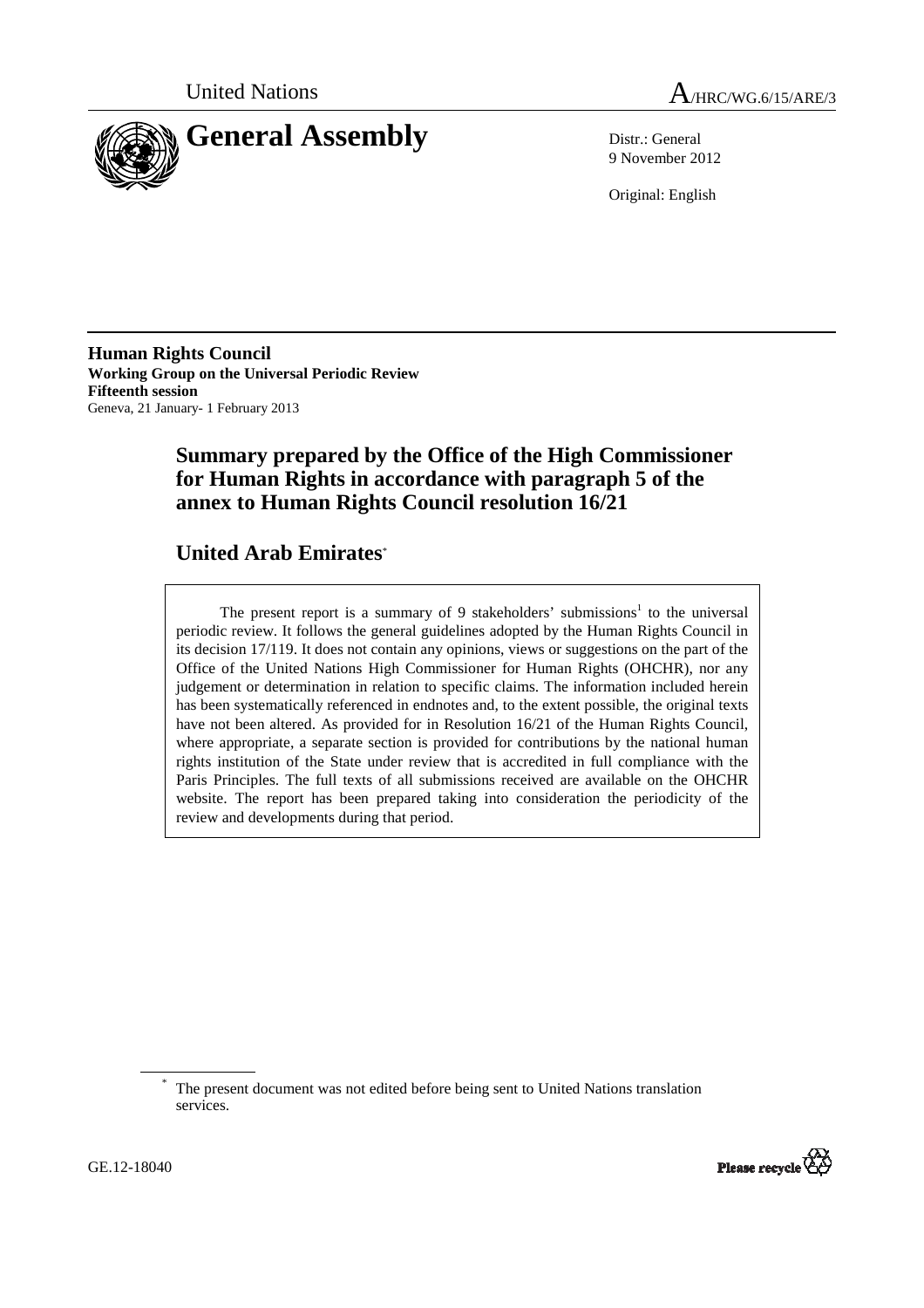## **I. Background and framework**

#### **A. Scope of international obligations**

1. Amnesty International (AI), Joint Submission 1 (JS1), the International Center for Supporting Rights and Freedoms (ICSRF) and Organization for Defending Victims of Violence (ODDV) recommended that the UAE sign and ratify the International Covenant on Civil and Political Rights (ICCPR) and the International Covenant on Economic, Social and Cultural Rights (ICESCR).<sup>2</sup> Alkarama recommended that the UAE ratify ICCPR.<sup>3</sup>

2. AI called on the UAE to ratify the Convention on the Protection of the Rights of All Migrant Workers and Members of their Families (CMW) and the Convention relating to the Status of Stateless Persons.<sup>4</sup>

3. ODVV and ICSRF called on the UAE to accede to the International Convention for the Protection of All Persons from Enforced Disappearance (CED).<sup>5</sup> ODVV also recommended accession to the additional protocol to the International Convention against Transnational Organized Crime.<sup>6</sup>

4. JS1 called on the UAE to ratify ILO Conventions No. 87 and No. 98 on freedom of association and collective bargaining.<sup>7</sup>

5. ICSRF recommended the adoption of a law to confirm the primacy of international treaties and agreements over national legislation.<sup>8</sup>

#### **B. Constitutional and legislative framework**

6. AI called on the UAE to amend the Constitution and other relevant legislation to ensure that human rights may be enjoyed equally by non-citizens, in accordance with international human rights law.<sup>9</sup>

7. ICSRF recommended that a provision be included in the Constitution to guarantee that citizenship is a right of citizens which may not be withdrawn.<sup>10</sup>

8. Alkarama noted reports indicating that the authorities were preparing a new draft law regarding the judicial system, which would inter alia name the UAE President as the head of the Federal Judicial Council, in contradiction to the principle of separation of powers.<sup>11</sup>

#### **C. Institutional and human rights infrastructure and policy measures**

9. JS1 called on the UAE to implement its 2008 commitment to establish an independent national human rights institution that could advise the Government and receive and investigate complaints by the public.<sup>12</sup>

10. Alkarama noted that the establishment of a national human rights institution in accordance with the Paris Principles would be an important step towards the improvement of the human rights situation.<sup>13</sup>

## **II. Cooperation with human rights mechanisms**

11. AI welcomed the Government's invitation to the UN Special Rapporteur on trafficking in persons, noting that a visit to the UAE had taken place in  $2012$ .<sup>14</sup>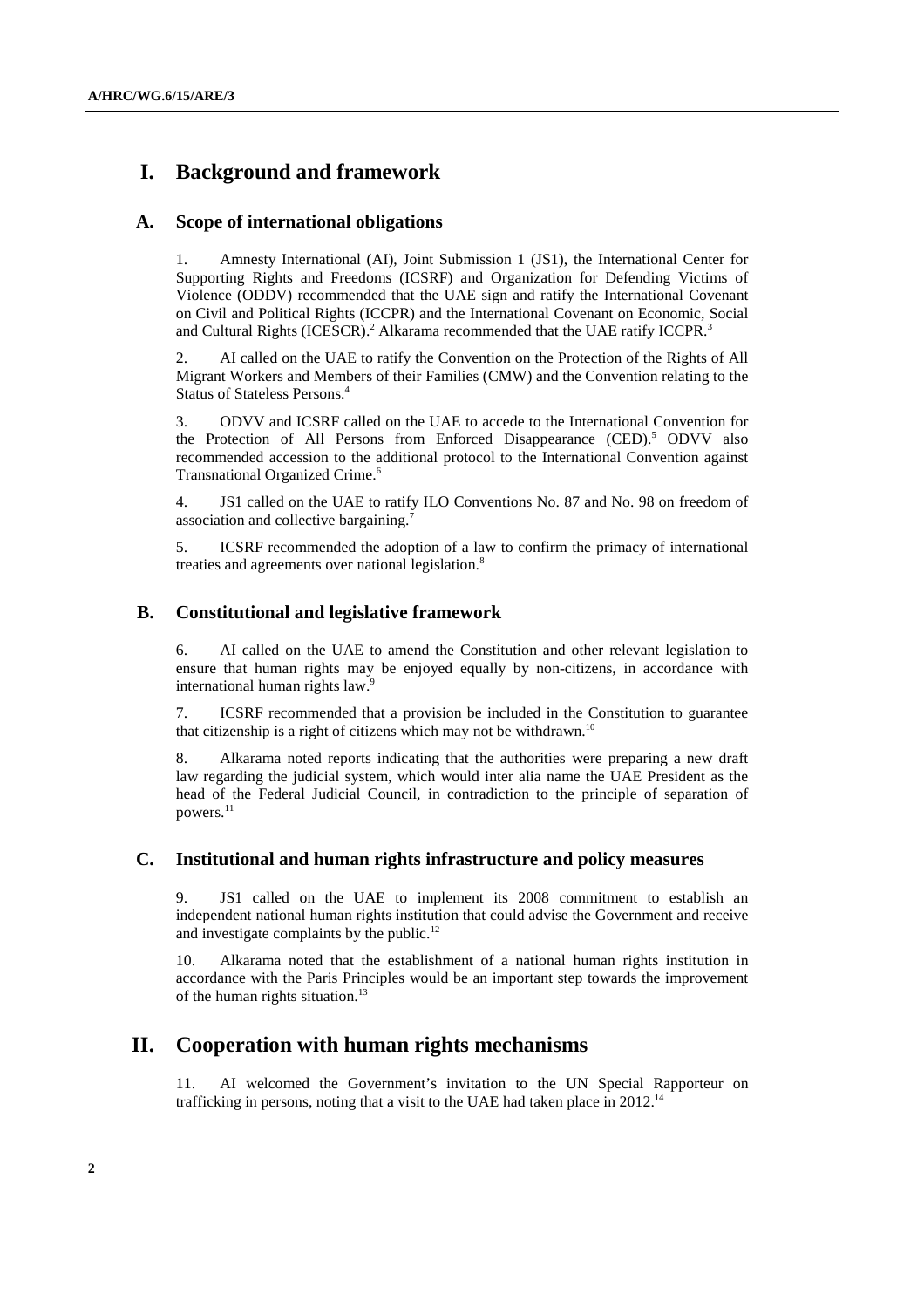12. Alkarama recommended that the UAE extend a standing invitation to United Nations Special Procedures.<sup>15</sup>

13. AI noted that the UAE is a candidate in the 2012 elections to the UN Human Rights Council.<sup>16</sup>

## **III. Implementation of international human rights obligations**

#### **A. Equality and non-discrimination**

14. JS1 asserted that the rejection by the UAE, during its previous review in 2008, of recommendations on ending discrimination between men and women was contrary to its international human rights obligations. It stated that UAE law discriminates against women by granting men privileged status in matters of marriage, divorce, inheritance, and child custody. It recommended that the UAE amend statutes of family law to ensure that women have equal status to men in matters of divorce, inheritance, and child custody.<sup>17</sup>

15. JS1, noting that the UAE hosts between 10,000 and 100,000 stateless residents known as Bidoun, stated that, due to their stateless status, the Bidoun face obstacles in many areas, such as access to healthcare and education.<sup>18</sup> Alkarama noted that the Bidoun lacked access to basic citizens' rights, although some individuals had lived in the UAE territory for several generations.<sup>19</sup> ICSRF indicated that the Bidoun faced problems in obtaining birth and death certificates or any other official documents, that they could not have their house or car ownership registered in their names or obtain a driving license. Furthermore, they faced problems when trying to enroll their children in Government schools or obtain free treatment at Government hospitals.<sup>20</sup> JS1 noted reports that, in 2012, Interior Ministry officials had stepped up pressure on stateless residents to apply for citizenship in other countries.<sup>21</sup>

16. JS1 recommended that the UAE develop a strategic plan to remedy the longstanding problem of statelessness in accordance with international legal standards and in consultation with UNHCR and local civil society organizations; publish a roadmap and timetable for ending statelessness in the UAE; grant temporary legal residency to stateless individuals pending resolution of their claims to UAE nationality, and cease efforts to pressure stateless residents into applying for other nationalities. It also called on the UAE to halt any proceedings that would revoke citizenship from government critics, restore citizenship to those from whom it was stripped arbitrarily or which rendered the person stateless, and return all official identification and travel documents.<sup>22</sup>

#### **B. Right to life, liberty and security of the person**

17. AI noted that the UAE retains the death penalty in national legislation, including for offences which do not meet the criterion of "most serious crimes", for which the death penalty may be imposed under international law. In October 2009, the President had issued a decree relating to national security, which, among other things, provides for the imposition of the death penalty against people convicted of disclosing information that harms the state. In 2011, the UAE had resumed executions for the first time since 2008. At least 31 death sentences had been imposed in 2011. The Supreme Court had also handed down death sentences to juvenile offenders in violation of international law. <sup>23</sup> AI called on the UAE to establish a moratorium on executions with a view to abolishing the death penalty as provided by UN General Assembly resolutions. Pending full abolition of the death penalty, the UAE should abolish it for all crimes that do not meet the threshold of "most serious crimes", including for drug trafficking and for disclosing information that harms the state; and ensure that no death sentences are handed down to juvenile offenders.<sup>24</sup>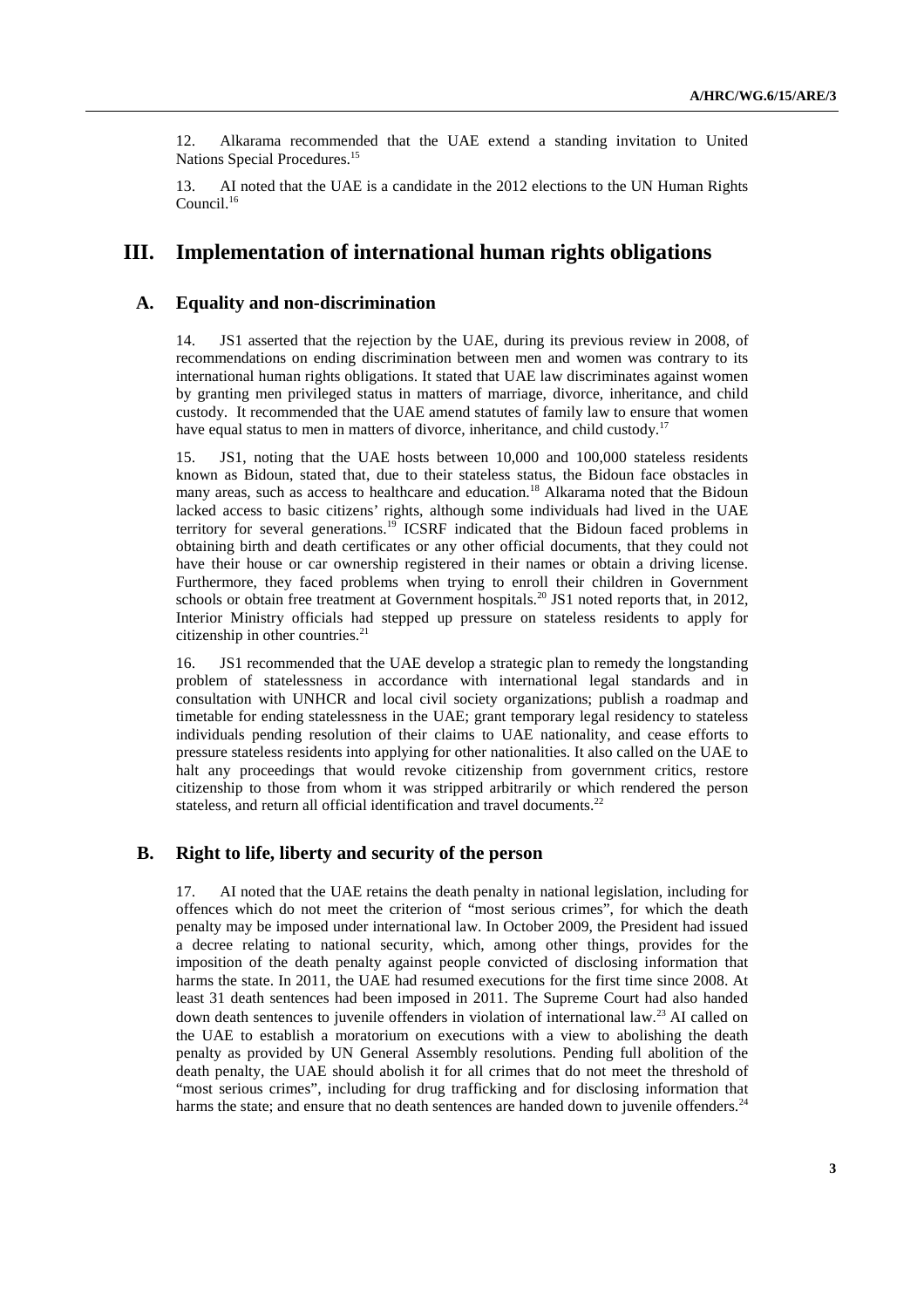ICSRF noted that the UAE Penal Code prescribes the death penalty for a considerable number of crimes. It recommended that the death penalty be abolished.<sup>25</sup>

18. Alkarama stated that the issue of arbitrary arrests and detentions was a crucial issue which needed to be addressed as part of the UAE's second UPR cycle. According to Alkarama, many people continue to be arbitrarily detained, tortured and in some cases convicted without receiving the minimum guarantees of a fair trial. Security forces, namely the Criminal Investigations Department (CID), had continued to carry out arrests without warrants. The duration of police custody and preventative detention set by the Criminal Procedure Code was not respected in numerous cases, and judges prolonged the detention indefinitely without charge. Secret detention was also a common practice, especially when arrests were carried out by the State Security for political reasons.<sup>26</sup> ICSRF also drew attention to incidents of arrests outside the legal framework. <sup>27</sup> JS1 recommended that the UAE end the practice of arbitrary detention by ensuring that authorities, including security agencies, comply with UAE and international law, promptly inform persons of the reason for their arrest, and charge or release them accordingly.<sup>28</sup>

19. Alkarama noted reports by human rights defenders and former detainees drawing attention to the practice of torture in places of detention, notably in pre-trial detention. Al-Wathba prison in Abu Dhabi was notorious for the practice of torture. According to Alkarama, confessions extracted under torture had been used to condemn individuals. Alkarama recommended that the UAE take all necessary measures to ensure that torture and ill-treatment cease in all places of detention.<sup>29</sup> ICSRF similarly stated that torture occurred in some prisons. It recommended that prison conditions be improved, and that a law be adopted to allow civil society organizations to visit prisons. $30$ 

20. AI noted that it had regularly raised concerns regarding individuals arrested by Amn al-Dawla (State Security). Such individuals were commonly held incommunicado for prolonged periods of time, in undisclosed locations, where they may face solitary confinement, torture and other ill-treatment. Detainees' allegations that they had been tortured were rarely investigated. Victims of torture and other ill-treatment report that they had been forced to sign self-incriminating statements and then been charged and prosecuted on the basis of such "confessions".<sup>31</sup>

21. ODVV deplored that victims of trafficking were not protected by the law as the Government did not distinguish between prostitution and forced sexual exploitation. ODVV recommended that victims of trafficking be placed under special protection, and not be regarded as criminals.<sup>32</sup>

22. JS1 stated that victims of rape and sexual abuse were ostracized by authorities, society, and even their families.<sup>33</sup>

23. JS1 indicated that despite the existence of shelters and hotlines to help protect women, domestic violence remained a pervasive problem. The Penal Code gave men the legal right to discipline their wives and children, including through the use of physical violence.<sup>34</sup>AI and JS1 noted a 2010 judgment by the Federal Supreme Court which upheld a husband's right to "chastise" his wife and children.<sup>35</sup> The ruling, citing the UAE Penal Code, sanctioned beating and other forms of punishment or coercion providing it leaves no physical marks.<sup>36</sup>

24. JS1 recommended that the UAE introduce legislation to prohibit the right of men to inflict beatings and other forms of physical punishment or coercion on their wives; protect victims of rape and sexual assault by offering health services and medical attention; cease prosecutions of rape victims for "illicit sex"; offer proper trainings to police, investigators, public prosecutors, and judges on how to handle cases of sexual assault; and ensure that policewomen with specialized training are available to assist and support women who report rape.<sup>37</sup>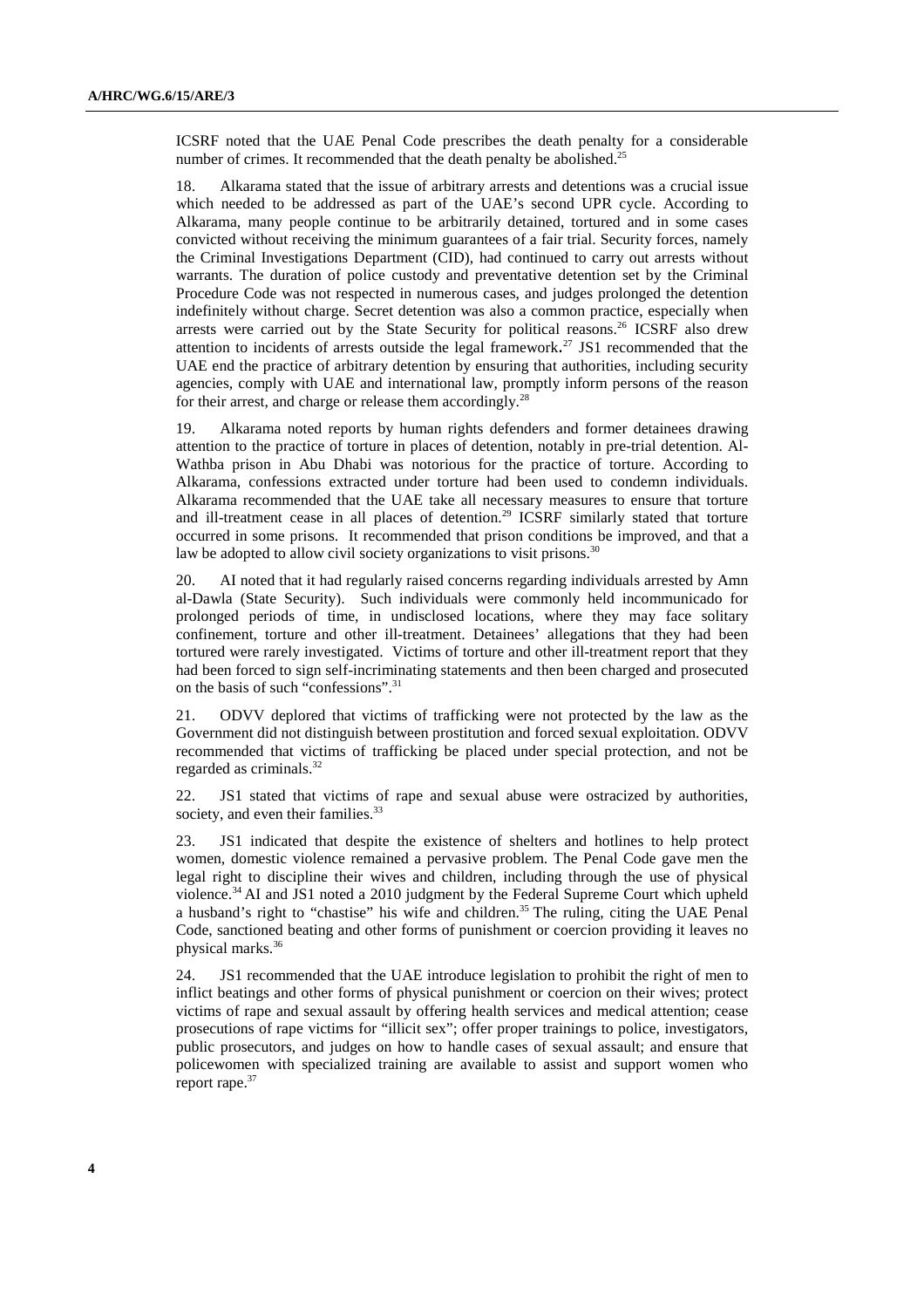25. Global Initiative to End All Corporal Punishment of Children (GIEACPC) noted that in the UAE, corporal punishment of children was prohibited at school, but lawful at home. It also noted that in the penal system, corporal punishment is lawful as a sentence for crime. In this regard, it recalled relevant recommendations of the CRC.<sup>38</sup>

### **C. Administration of justice, including impunity, and the rule of law**

26. JS1called on the UAE to promptly and impartially investigate all allegations of torture by security and police forces and prosecute any official found responsible for ordering, carrying out, or acquiescing in torture or ill-treatment.<sup>39</sup> Alkarama similarly recommended that allegations of torture be appropriately investigated; that those found responsible be sanctioned appropriately; that reparation be provided to victims of torture; and that statements and confessions obtained through torture and ill-treatment be excluded from legal proceedings.<sup>40</sup>

27. AI recommended that the commitment to hold perpetrators of torture accountable should be officially and publicly communicated to all officers involved in arrest, detention and interrogation, in particular those of the *Amn al-Dawla*. AI further recommended that the UAE immediately end all incommunicado and secret detention; ensure that detainees have immediate access to their lawyers and families, as well as to adequate medical care; ensure that detainees are brought promptly before a judge to rule on the lawfulness of their detention; maintain a central register to ensure that all detainees can be promptly traced; bring appropriate sanctions against officers responsible for the unlawful detention of detainees; allow regular, unannounced and unrestricted inspections by independent national and international expert bodies to all places where people are, or may be, deprived of their liberty; and ensure that detainees who lodge complaints about torture or other ill-treatment can do so without fear of any kind of reprisal or prosecution.<sup>41</sup>

28. In connection with the UAE's preparation of a new draft law regarding the judicial system, Alkarama recommended that the UAE ensure the full independence of the judiciary and compliance with international fair trial standards. Alkarama also called on the UAE to ensure that all those detained arbitrarily are tried or released as quickly as possible.<sup>42</sup>

29. ICSRF recommended that the UAE ensure that the power to order arrest or detention should lie with the judiciary only and not with the executive power. It also recommended the adoption of legal provisions limiting pre-trial detention, as well as provisions allowing individuals that have been arrested, accused or judged without a legal basis to claim compensation. Furthermore, it recommended that training for law enforcement officers take account of international human rights standards.<sup>43</sup>

30. ODVV stated that the age of 7 years for criminal responsibility was too low. It urged the Government to amend the Juvenile Criminal Law and raise the age to international standards.<sup>44</sup>

### **D. Right to marriage and family life**

31. AI noted that the UAE authorities had made some progress on the recommendation to consider allowing female citizens married to non-citizens to pass on their nationality to their children. In November 2011, the UAE President had issued a directive giving the children of UAE women married to foreign nationals the right to apply for citizenship when they reach 18 years of age.**45**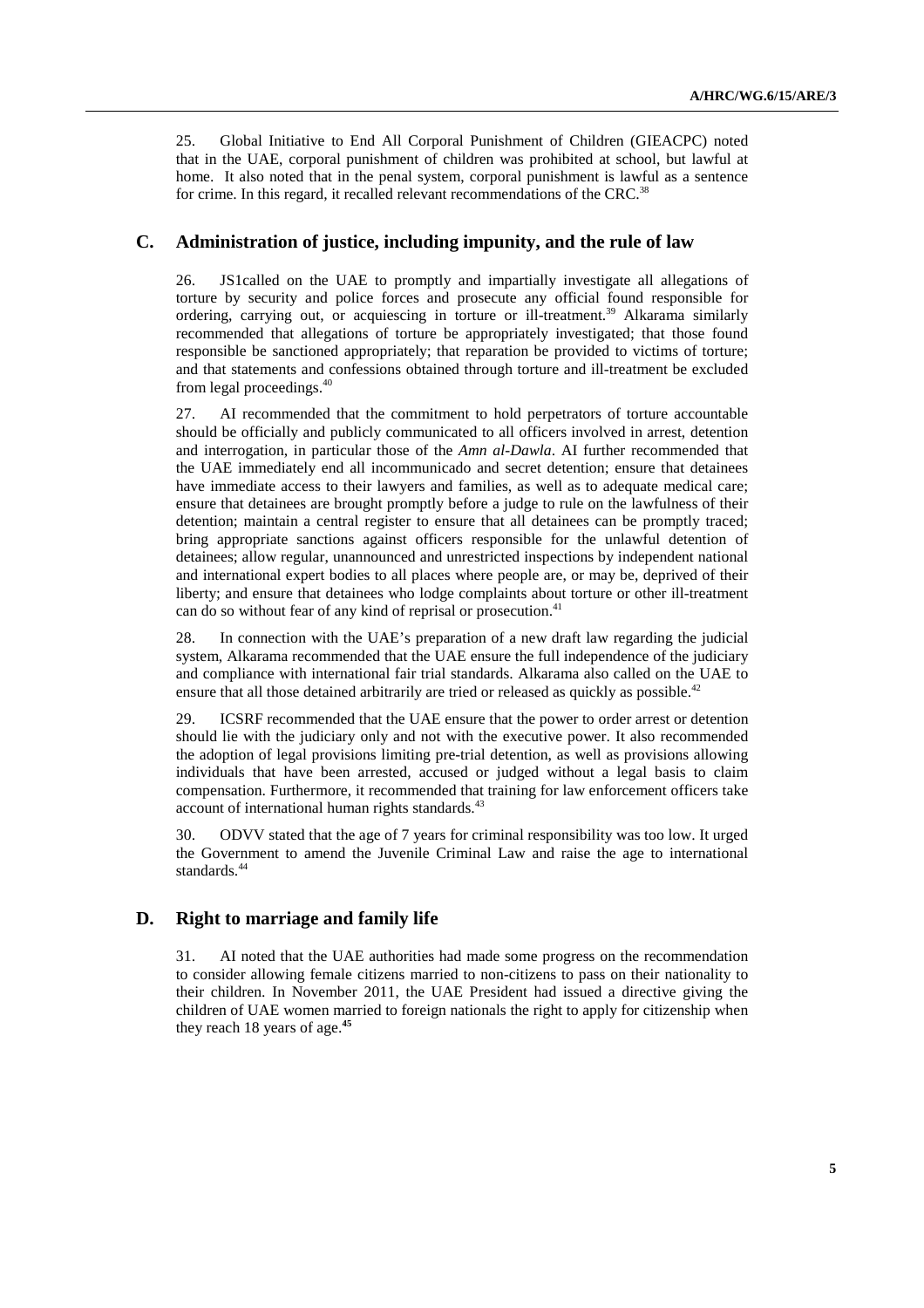## **E. Freedom of religion or belief, expression, association and peaceful assembly, and right to participate in public and political life**

32. AI noted that, despite the UAE's support of a recommendation to limit the number and extent of restrictions, it had documented deepening repression of dissent in the past four years, including arbitrary arrests, threats to revoke citizenship of political activists, and increased restrictions on civil society organisations.<sup>46</sup> AI and Front Line Defenders - The International Foundation for the Protection of Human Rights Defenders (FLD) noted that although freedom of expression was guaranteed under Article 30 of the UAE's Constitution, its exercise was severely restricted, including by Articles 8 and 176 of the Penal Code, which permit prison sentences of up to five years for insulting UAE rulers or the national flag or emblem.<sup>47</sup>

33. Alkarama similarly noted that the authorities had increased their efforts to repress questioning and criticism of the authorities and their policies, most particularly in the past few months. Activists and reformers had been subjected to legal proceedings, arbitrary detention, unfair trials, travel bans and even the withdrawal of their nationalities.<sup>48</sup>

34. JS1 stated that the UAE had failed to implement accepted recommendations to "reform the 1980 law on publications and all other related laws so as to take into account the evolution of freedom of expression and opinion" and to "take concrete measures to limit the number and extent of restrictions on the right to freedom of expression and the freedom of the press."<sup>49</sup>

35. Reporters Without Borders (RWB) observed that the Federal National Council, in January 2009, had approved a draft media law in that contained a number of improvements, which, however, had not been signed into law.<sup>50</sup>

36. FLD, Alkarama and RWB drew attention to indications given by the Ministry of Interior that changes would be made to the Cyber Crimes Law (Law No. 2 of 2006). These changes would include longer prison terms for defamation against 'symbols of the State', and the introduction of other types of sanctions, such as banning individuals from the use of mobile phones and the internet for a period of time.<sup>51</sup>

37. RWB noted that online forums for dissident political opinions, non-orthodox views of Islam or criticism of society, particularly the royal family, religion or human rights violations, had been rendered inaccessible through online censorship, and that the police was keeping a close watch on social networks such as Twitter and Facebook.<sup>52</sup> FLD indicated that the authorities had limited access to the Internet by blocking discussion forums such as Al Hewar. According to FLD, e-mail and twitter accounts used by bloggers and online activists had been hacked and blocked.<sup>53</sup>

38. FLD was concerned by the persecution of human rights defenders, who were subjected to threats, travel bans, arbitrary dismissal from work, and judicial harassment. According to FLD, human rights defenders face grave risks, and those criticising government policies or exposing human rights violations are targeted and considered as a security threat.<sup>54</sup> AI indicated that Islamists or those critical of the human rights or political situation often faced arbitrary detention and unfair trials.<sup>55</sup> FLD and RWB indicated that several political reformists had been deprived of their nationality, most recently in early 2012. Also in 2012, authorities had ordered the deportation of a blogger and online media activist.<sup>56</sup> Human rights defenders reported being put under surveillance and having their phones monitored by the security agencies.<sup>57</sup>

39. FLD noted that although Federal Law No. 2 of 2008 on National Societies and Associations of Public Welfare in principle allowed for the establishment of associations, its provisions were restrictive and granted the government broad discretionary powers to refuse registration, impose the dissolution of their boards on vaguely defined grounds, and interfere with the management of associations. National human rights organizations were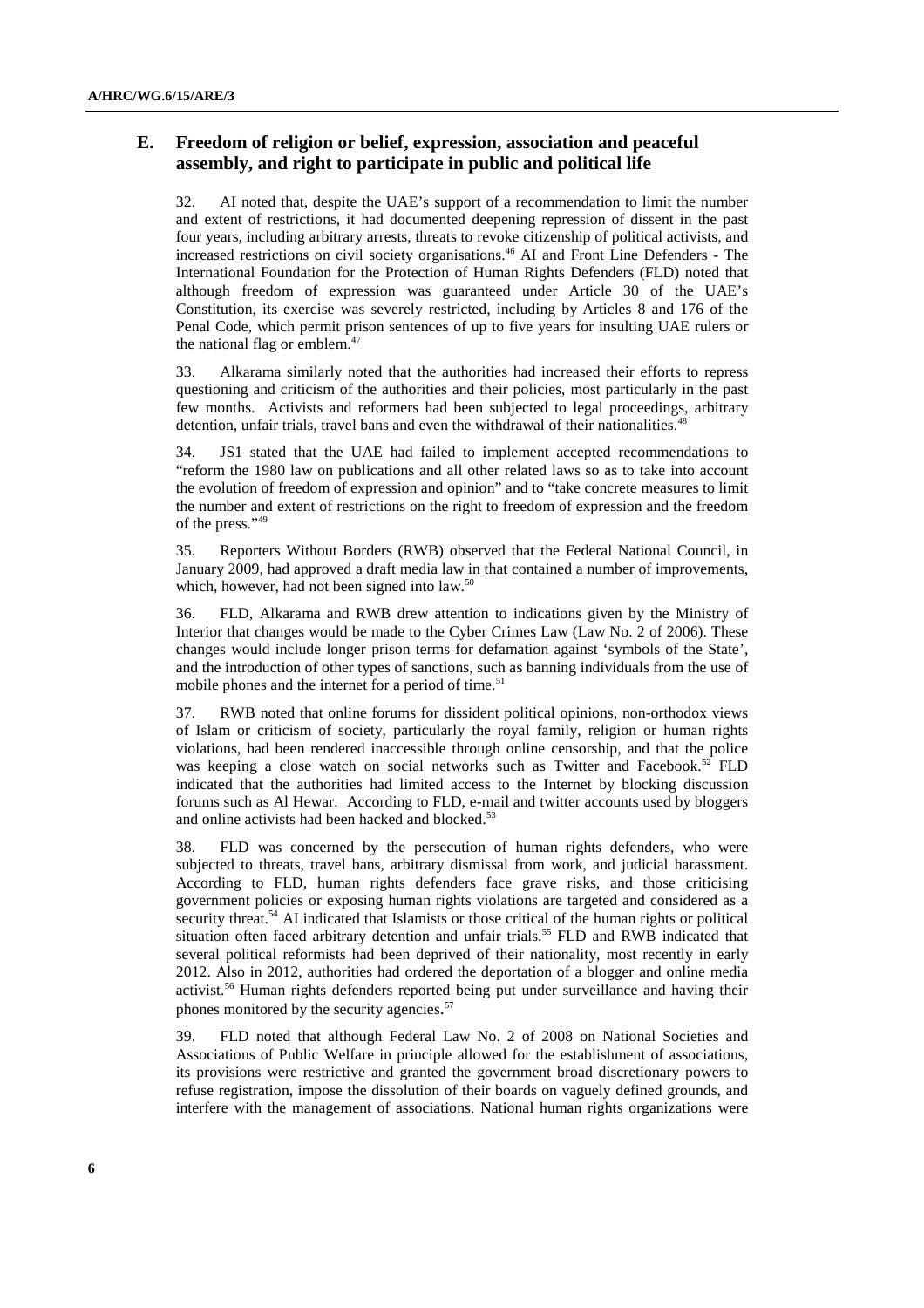denied official recognition or subject to strict government control.<sup>58</sup> AI similarly noted that NGOs are severely limited by the Law on Associations, article 16 of which prohibits them and their members from interfering "in politics or in matters that impair state security and its ruling regime". According to AI, this contradicts international law, including the Arab Charter, which provides for freedom of association, subject only to restrictions prescribed by law and which are for reasons of "national security or public safety, public health or morals or the protection of the rights and freedoms of others".<sup>59</sup>

40. Alkarama noted that political parties remained banned, and that the authorities were weary of the creation of new associations and organisations. In addition to the restrictive Law on Associations, they used various measures to prevent civil society organisations from carrying out their activities. Some associations had their boards dismissed and replaced by State-appointed individuals, supposedly for having violated section 16 of the Law on Associations.<sup>60</sup> Alkarama, AI and ICSRF indicated that this had happened in April 2011 to the Lawyers' Association, which is the main jurists' association in the UAE.<sup>61</sup> According to AI and FLD, the Jurist Association had faced growing restrictions on its activities since the 2008 UPR. In 2010, the government had prohibited representatives from taking part in meetings outside the UAE and cancelled seminars planned by the organization without giving a substantive reason.<sup>62</sup> According to FLD, a member of the Jurists Association had been arbitrarily arrested in June 2009 and, upon his release, banned from travelling abroad.<sup>63</sup>

41. Alkarama noted that in May 2011, the Board of the Teachers' Association had been replaced.<sup>64</sup> According to FLD, an active board member of the Teachers Association had been arrested in February 2011, after expressing his support for the Egyptian demonstrators in a speech at a public gathering. After being charged with "disturbing public security" he had been released on bail.<sup>65</sup> Furthermore, according to Alkarama, the board of *Al-Islah Reform and Social Guidance Association* had also been dismissed, and members of *Al-Islah* and other organisations had been subjected to prosecutions and repression by the security forces. Many had been removed from their educational, army and security government positions through forced retirement or sacking.<sup>66</sup> Alkarama and JS1 indicated that seven members of *Al-Islah* had had their UAE nationality withdrawn in 2011 and been detained since March 2012, after refusing to sign a pledge to search for a new nationality.<sup>67</sup> JS1 noted that in March 2012, the authorities had detained 13 members of *Al-Islah*, who had since been held without charge at unknown locations, without access to a lawyer or contact with family members.<sup>68</sup>

42. JS1 and RWB noted that in April 2011, the authorities had arrested the well-known blogger Ahmed Mansour, administrator of the internet forum *Al-Hewar* ("Dialogue"), and four other online activists, who together came to be known as the "UAE  $5$ ".<sup>69</sup> AI and Alkarama noted that the "UAE 5" had been charged under Articles 176 and 8 of the Penal Code with 'publicly insulting' UAE rulers. However, according to JS1, none of the online messages attributed to the UAE 5 had gone beyond peaceful criticism of government policy or political leaders.<sup>70</sup> AI indicated that, after being sentenced to prison terms of two to three years, the President had ordered the release of the five activists.<sup>71</sup> FLD, while welcoming their release, remained concerned that the convictions had not been expunged and that the five men remained with a criminal record.<sup>72</sup> Furthermore, FLD and JS1 indicated that one of the five, who had been active in demanding political reform, had subsequently been rearrested and issued with an order of deportation.<sup>73</sup>

43. AI, Alkarama and FLD noted that, in March 2012, the authorities had closed the local offices of two international organizations, the National Democratic Institute and the Konrad Adenauer Stiftung, both of which promoted the exchange of ideas and political debate as the foundation of democracy.<sup>74</sup>

44. Regarding the right to freedom of expression and opinion, JS1, AI and Alkarama called on the UAE to remove all criminal penalties for alleged libel offenses from the Penal Code, in particular Articles  $176$  and  $8$  of the Penal Code.<sup>75</sup> JS1 and RWB also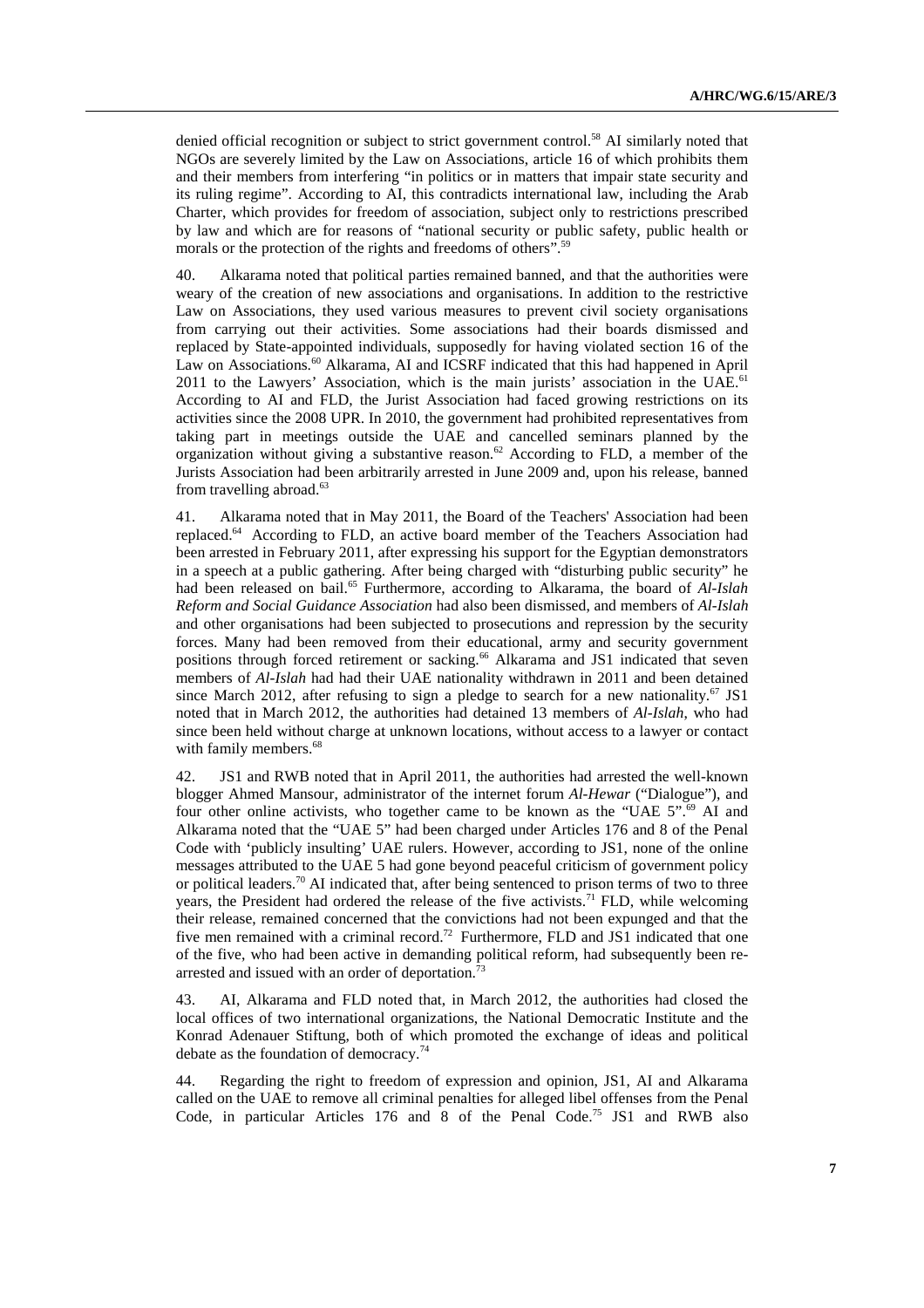recommended that the UAE repeal the 1980 Law on Publications and amend other legislation so as to bring it into line with international standards on respect for freedom of the media and information.<sup>76</sup> RWB further recommended that the UAE involve civil society and international NGOs in discussions on amending the Cyber Crime Law so as to bring it in line with international standards on free speech.<sup>77</sup> ICSRF recommended the adoption of a law to regulate the work of journalists in a manner that would ensure that they are protected in the performance of their work.<sup>78</sup>

45. Furthermore, JS1 called on the UAE to uphold the right to freedom of assembly by allowing peaceful public gatherings and demonstrations.<sup>79</sup> RWB recommended that the UAE stop arresting and harassing dissidents and activists.<sup>80</sup> Alkarama recommended that the UAE halt all persecution of human rights defenders and those peacefully expressing their opinions, including online; and immediately release and expunge the convictions of those convicted for expressing their opinion peacefully.<sup>81</sup> AI called on the UAE to ensure that all detainees are charged with an internationally recognizable criminal offence and receive a fair trial; to amend the procedures of State Security trials to ensure that they meet international fair trial standards; and to end attempts to deprive political activists who exercise the right to peaceful expression of their UAE citizenship.<sup>82</sup>

46. Regarding the right to freedom of association, AI called on the UAE to bring laws governing NGOs in line with international human rights law and standards.<sup>83</sup> In particular, AI, JS1, FLD and Alkarama called on the UAE to amend the 2008 Law on Associations, including its Article 16, to ensure that NGOs can function free from state interference.<sup>84</sup> Alkarama also recommended that the UAE reinstate the boards of associations which have been removed under this law.<sup>85</sup> ICSRF recommended the amendment of legislation to allow full freedom for the establishment of associations, and the adoption of a law organizing the work of civil society organizations in a way which ensures the protection of human rights defenders in the performance of their work.<sup>86</sup>

47. FLD called on the United Nations to urge the UAE authorities to conduct an impartial and thorough inquiry into the source of intimidation and harassment of human rights defenders; lift all restrictions imposed on human rights defenders and the legitimate exercise of the right to freedom of expression; ensure that human rights defenders arbitrarily dismissed from their work place are fully reinstated in their positions; allow Internet forums such as *UAE Hewar* to operate and refrain from blocking any other website legitimately used to freely debate about the human rights and political situation in the country.<sup>87</sup>

#### **F. Right to work and to just and favourable conditions of work**

48. AI was concerned that domestic workers continue to be excluded from the protection of national labour legislation, with the result that they do not formally have the right to limits on working hours, rest breaks and paid holidays in line with ILO standards. However, AI noted a local press report in May 2012 according to which the authorities were proposing a draft law on domestic workers, which would reportedly include provisions to guarantee monthly payment of wages, one paid day off a week, and 14 days paid annual leave. AI called on the UAE to ensure that the provisions of the ILO Convention on Decent Work for Domestic Workers are fully integrated into national legislation and implemented in practice.<sup>88</sup>

49. JS1 recommended that the UAE allow the establishment of independent workers' rights organizations that can bring abuses to light and help workers defend their rights; to prohibit companies from doing business with recruitment agencies that violate UAE laws by charging workers recruitment fees; and to prosecute and impose significant penalties on employers and recruiting agencies that abuse employees in violation of the law.<sup>89</sup>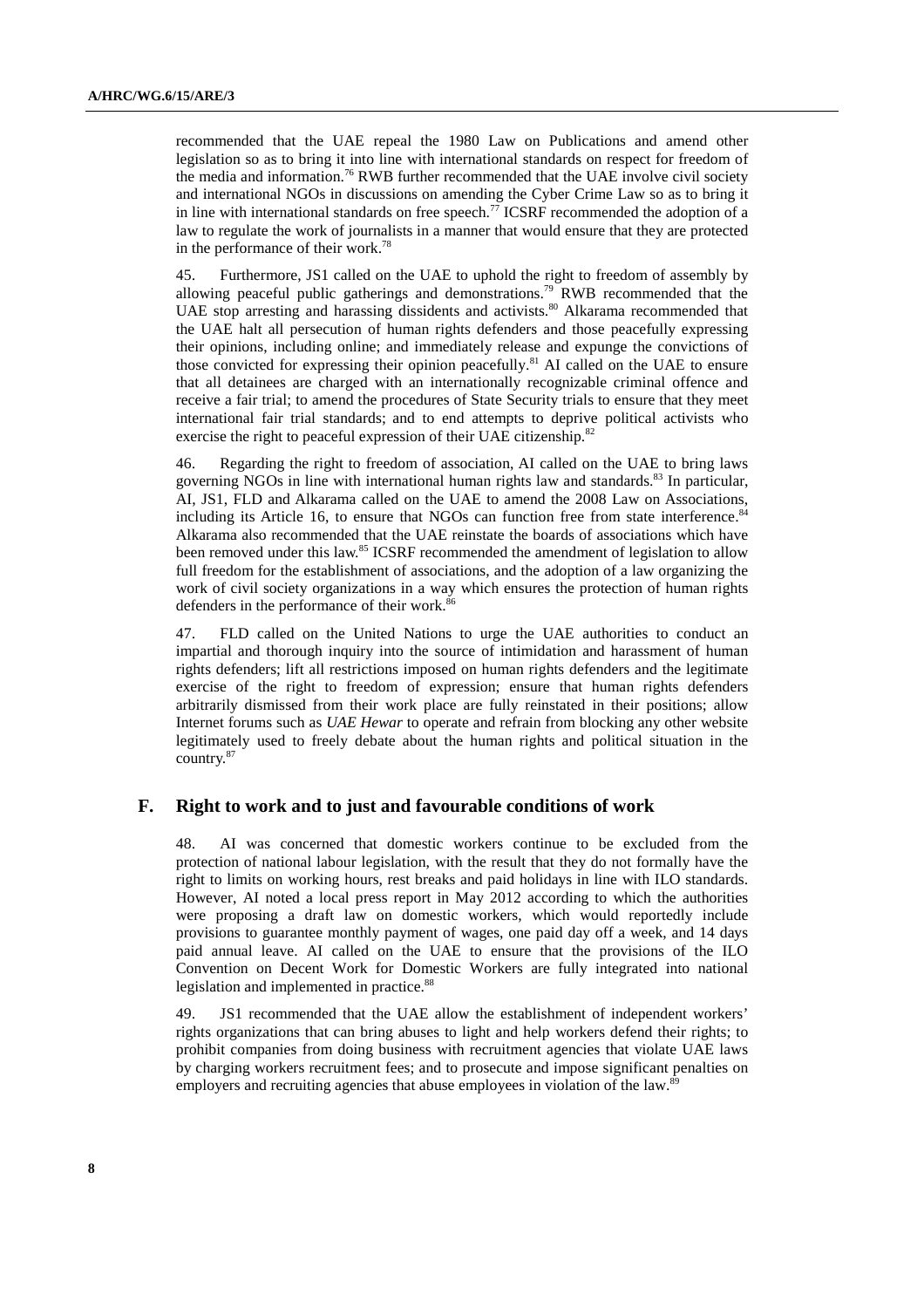### **G. Migrants, refugees and asylum-seekers**

50. JS1 noted that sponsorship laws granted employers extraordinary power over the lives of migrant workers, who had no right to organize, bargain collectively or go on strike. However, it acknowledged that the past two years had shown some positive developments for migrant workers, thus partly implementing a UPR recommendation to "protect them from possible abuses by their employers". In January 2011, the Government had issued new labor regulations to curb exploitative recruiting agents who entrap foreign workers with recruiting fees and false contracts. In June 2009, the UAE had approved compulsory housing standards to improve living conditions for migrant workers, to be complied with by September 2014. Despite these steps, many problems remained, including unsafe work environments, the withholding of travel documents, near universal payment of recruitment fees by workers, and non-payment of wages, despite a mandatory electronic payment system introduced in 2009. Although the law calls for a minimum wage, the Ministry of Labor had yet to implement this provision.

51. JS1 noted reports that the UAE was considering a draft law that would provide domestic workers a weekly paid day off, two weeks of paid annual leave, holidays, and 15 paid sick days. However, it expressed concern at reports that draft provisions envisaged criminal sanctions for domestic workers who reveal the "secrets" of their employer, and for those who encourage a domestic worker to quit her job or offer her shelter.<sup>90</sup>

52. AI stated that, although the UAE had accepted recommendations on foreign migrant labour, such workers continued to be inadequately protected against exploitation and abuse by their employers or sponsors. Problems included long working hours for little pay, poor living conditions, the confiscation of passports, and non-payment of wages. $91$ 

53. Islamic Human Rights Commission (IHRC) observed that migrant workers contracted to construction companies in the UAE often had to incur debt to pay heavy fees to labour supply agencies in their home countries, although such fees were prohibited by UAE law. According to IHRC, labour laws protecting employees' rights, including punctual payment of wages, were only loosely enforced. IHRC noted that female domestic workers in particular faced problems such as unpaid wages, long working hours, food deprivation, forced confinement and abuse. While noting that the year 2011 had seen some positive developments for migrant workers, IHRC stated that more needed to be done.<sup>92</sup> ODVV similarly believed that further efforts were necessary to strengthen capacities for the protection of the living and working conditions of migrant workers.<sup>93</sup>

## **H. Counter-terrorism**

54. Alkarama drew attention to the trial of two non-citizens who had been arrested in June 2008 and tried after two years in solitary confinement. Alkarama noted reports by fellow detainees that the two men had been tortured during their detention. Following a summary trial, reportedly based mainly on forced confessions, they had been found guilty in June 2010 and sentenced to ten years imprisonment. Alkarama feared that they may have been deported to their country of origin, where they may face the death penalty.<sup>94</sup>

#### *Notes*

1 The stakeholders listed below have contributed information for this summary. The full texts of all original submissions are available at: www.ohchr.org.

*Civil society:*

AI Amnesty International;<br>ALKARAMA Alkarama (Geneva, Sw Alkarama (Geneva, Switzerland);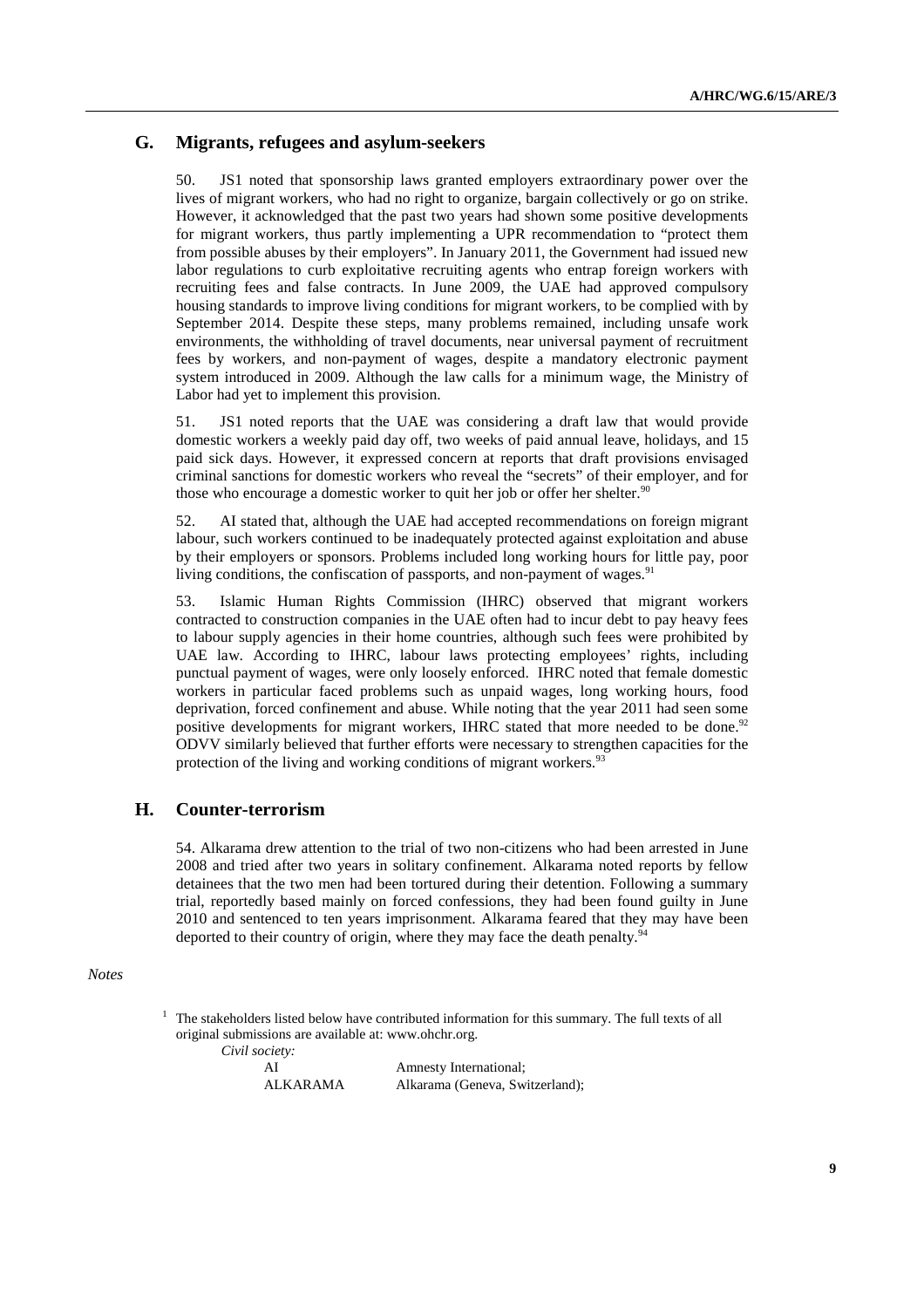|          | <b>FLD</b>                               | Front Line Defenders - The International Foundation for the             |  |
|----------|------------------------------------------|-------------------------------------------------------------------------|--|
|          |                                          | Protection of Human Rights Defenders (Dublin, Ireland);                 |  |
|          | <b>GIEACPC</b>                           | Global Initiative to End All Corporal Punishment of Children;           |  |
|          | <b>ICSRF</b>                             | The International Center for Supporting Rights and Freedoms<br>(Cairo); |  |
|          | <b>IHRC</b>                              | Islamic Human Rights Commission (London, United<br>Kingdom);            |  |
|          | JS1                                      | Joint Submission 1: Human Rights Watch; Network for                     |  |
|          |                                          | Human Rights Information; Gulf Centre for Human Rights;                 |  |
|          |                                          | Index on Censorship;                                                    |  |
|          | <b>ODVV</b>                              | Organization for Defending Victims of Violence (Tehran);                |  |
|          | <b>RWB</b>                               | Reporters without Borders (France).                                     |  |
|          | $2$ AI, p. 4, ICSRF, p. 2.               |                                                                         |  |
| 3        | Alkarama, p. 6.                          |                                                                         |  |
|          | $4$ AI, p. 4.                            |                                                                         |  |
|          | <sup>5</sup> ICSRF, p. 4; ODVV, pp. 3-4. |                                                                         |  |
|          | $6$ ODVV, pp. 3-4.                       |                                                                         |  |
|          | $7$ JS1, p. 7.                           |                                                                         |  |
|          | $8$ ICSRF, p. 2.                         |                                                                         |  |
| 9        | AI, p. 4.                                |                                                                         |  |
|          | $^{10}$ ICSRF, p. 5.                     |                                                                         |  |
|          | <sup>11</sup> Alkarama, p. 6.            |                                                                         |  |
|          | $12$ JS1, p. 10.                         |                                                                         |  |
| 13       | Alkarama, p. 6.                          |                                                                         |  |
| 14       | AI, p. 1.                                |                                                                         |  |
| 15       | Alkarama, p. 6.                          |                                                                         |  |
| 16       | AI, p. 2.                                |                                                                         |  |
|          | <sup>17</sup> JS1, pp. 8-9.              |                                                                         |  |
|          | $18$ JS1, p. 7.                          |                                                                         |  |
| 19       | Alkarama, pp. 5-6.                       |                                                                         |  |
|          | $20$ ICSRF, pp. 4-5.                     |                                                                         |  |
|          | $21$ JS1, p. 7.                          |                                                                         |  |
|          | $22$ JS1, pp. 7-8.                       |                                                                         |  |
| 24       | $23$ AI, p. 2.                           |                                                                         |  |
|          | AI, p. 4.                                |                                                                         |  |
|          | $25$ ICSRF, p. 2.                        |                                                                         |  |
| 26       | Alkarama, p. 4.                          |                                                                         |  |
| 27<br>28 | ICSRF, p. 3.                             |                                                                         |  |
|          | JS1, p. 10.                              |                                                                         |  |
| 29<br>30 | Alkarama, p. 6.                          |                                                                         |  |
| 31       | ICSRF, p. 4.                             |                                                                         |  |
| 32       | AI, pp. 3-4.                             |                                                                         |  |
| 33       | ODVV, p. 3.                              |                                                                         |  |
| 34       | JS1, pp. 8-9.                            |                                                                         |  |
| 35       | JS1, pp. 8-9.                            |                                                                         |  |
|          | AI, p. 1.<br><sup>36</sup> JS1, pp. 8-9. |                                                                         |  |
| 37       | JS1, pp. 8-9.                            |                                                                         |  |
| 38       |                                          |                                                                         |  |
| 39       | GIEACPC, pp. 2-3.<br>JS1, pp. 4-5.       |                                                                         |  |
| 40       | Alkarama, p. 6.                          |                                                                         |  |
|          | $41$ AI, p. 5.                           |                                                                         |  |
|          | $42$ Alkarama, p. 6.                     |                                                                         |  |
|          | <sup>43</sup> ICSRF, p. 4.               |                                                                         |  |
| 44       | ODVV, p. 4.                              |                                                                         |  |
| 45       | AI, p. 1.                                |                                                                         |  |
|          |                                          |                                                                         |  |
|          |                                          |                                                                         |  |